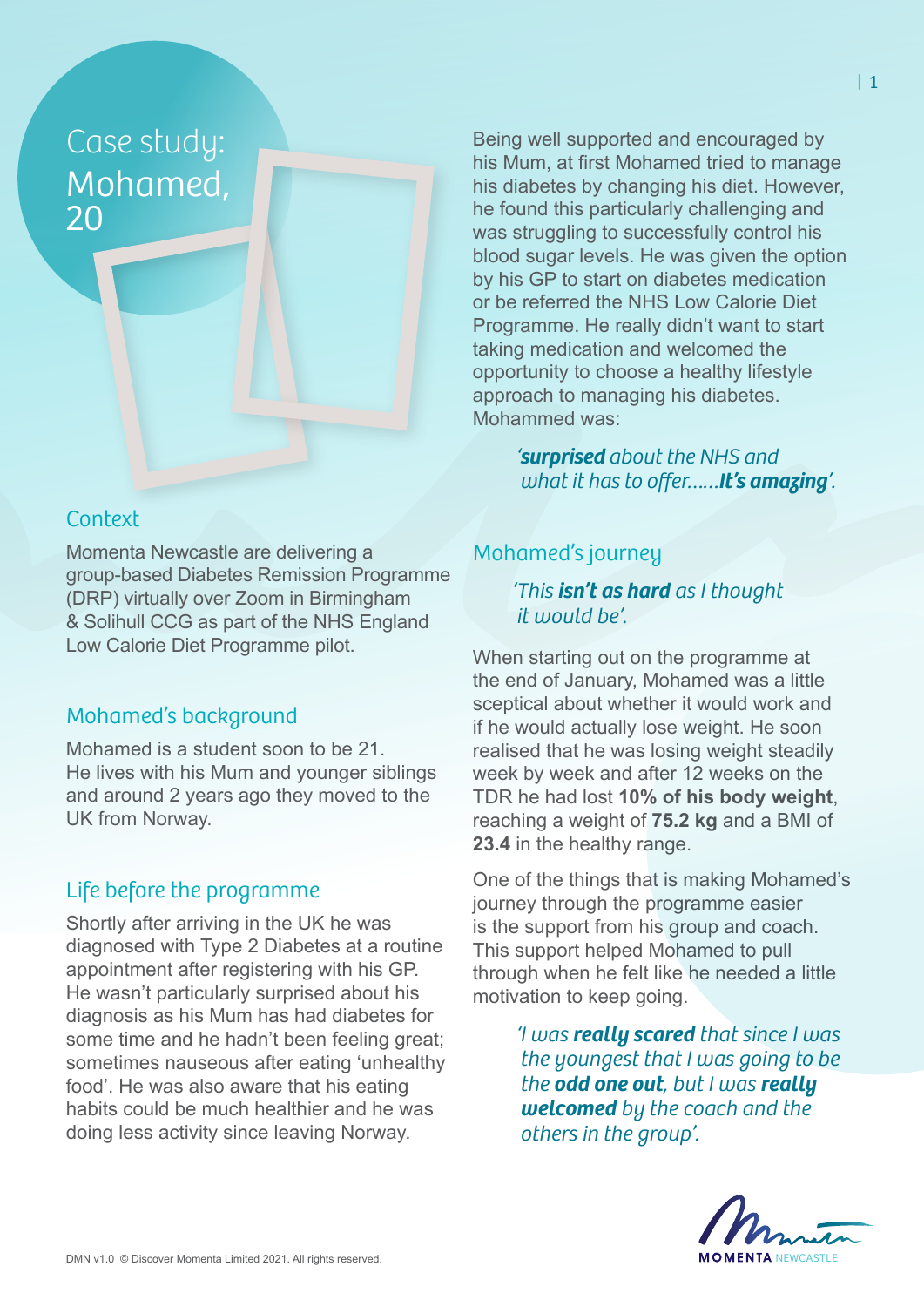*'Everybody helps each other out, whether it is personal circumstances or related to the programme'.*

With increasing confidence and determination to keep healthy and achieve his goal of diabetes remission, Mohamed has more recently started to focus on increasing the amount of physical activity he does, targeting at least 10,000 steps a day and joining a gym to get both fitter and stronger.

## Phase 1 – Total Diet Replacement (TDR)

*'The first two weeks on the TDR were really difficult but then I got used to it and started feeling really good'.*

His advice to others starting the TDR is to 'keep focused on the goal and to power through it'. He reiterates the importance of having support, both at home from his Mum and within the group, as the biggest factor for success in Phase 1 of the programme.

He preferred the soups and shakes from the Exante range of TDR products and describes a fondness for his favourite, a vegetable soup which reminded him of one he used to love when he was in Norway. The behavioural tools of the programme have been particularly helpful, as he has learned about his triggers and how not to get distracted by food - choosing '*to go in the other direction'.* 

#### Phase 2

*'It would have been easier if the transition didn't happen during Ramadan…. I felt like I could have done with one more month of TDR'.*

Mo's group went through the transition Phase 2 (coming off the TDR and introducing healthy food) during Ramadan, which he describes as being particularly hard as he was tempted to eat things he wouldn't have chosen to. However, he made good use of his Momenta Workbook and other resources including the 'Momenta Guide to Managing during Ramadan' to support him and continued to attend all group meetings for advice and support.

He felt able to use the tools and techniques he had learned to refocus on his goals after Ramadan.

Mohamed now takes time to choose food carefully thinking about portion sizes, how to balance his meals and routinely checking labels when food shopping.

> *'I feel focused and aware of my health and confident about the rest of the programme'.*